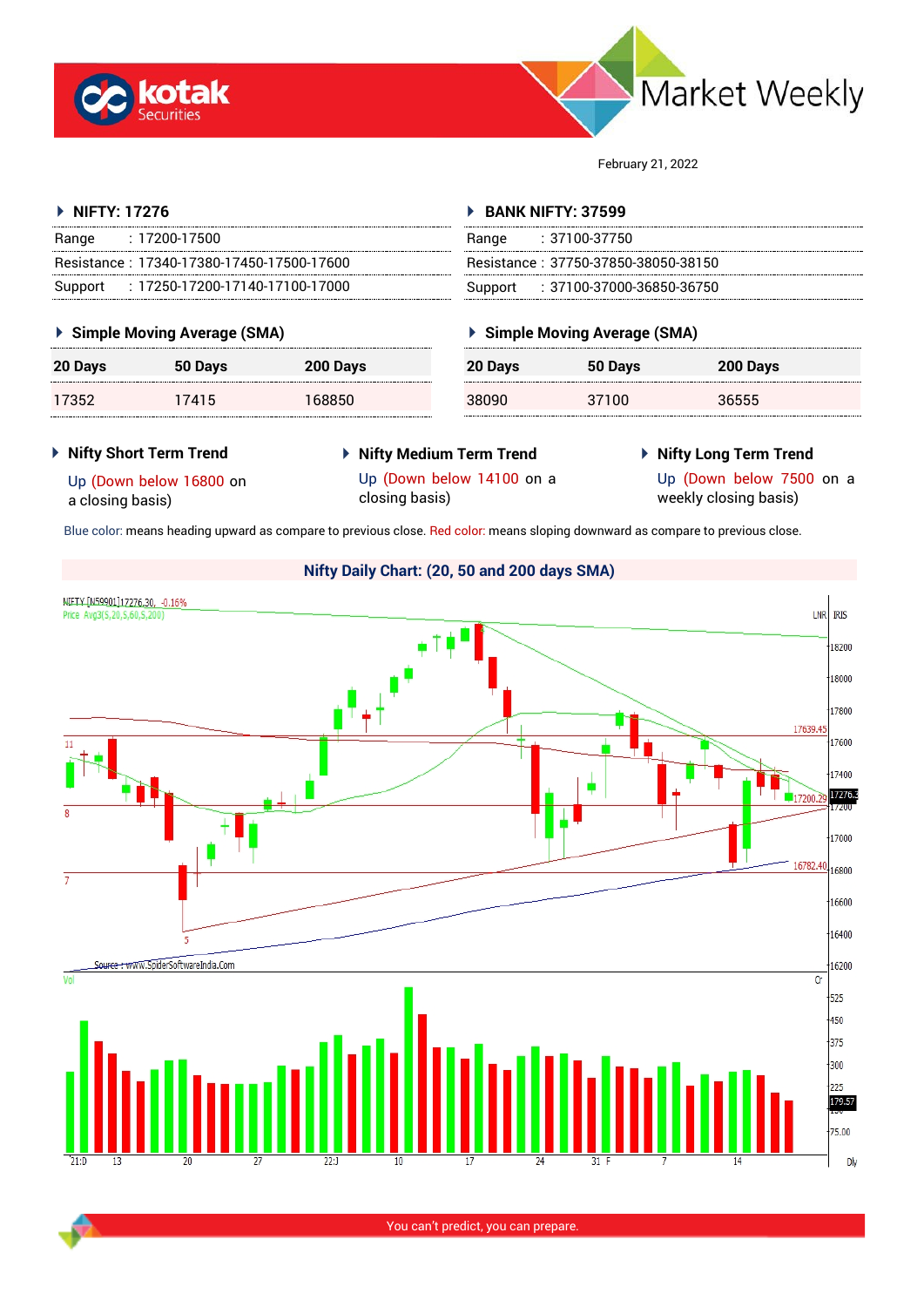#### **Market Analysis**

**Nifty/Sensex Weekly View:** The benchmark indices recorded volatile activity in the past week. The week started on a negative note and after an initial panic, Nifty took support near the 200-day SMA and reversed sharply. Nifty/Sensex recovered 690/2270 points from weekly lows but once again failed to clear the resistance of 50 day SMA that is largely negative. Among the sectors, PSU Bank and Metal indices were the biggest losers, both falling over 4 per cent, while IT and Energy indices posted some recovery from lower levels.

Meanwhile, Bank Nifty managed to stay above the support of the 50-day SMA after the pullback. The structure suggests that the 50 days SMA followed by the 200 days SMA can act as major support for Bank Nifty. In the current week, the Bank Nifty may spend the time in the trading range of 38000 & 36500. Technically, on the daily and weekly charts, Nifty is trading lower and is facing resistance near the 20 and 50 days SMA. As per the direction, fresh range breakout is possible only after 17500/58550. Above that, it can rally to 17600-17750/58850-59200. On the other hand, 17200/57500 could be the key support level for the traders. Below 17200/ 57500 the chances of hitting 17050 and 16800/56500 will intensify.

#### **RATING SCALE (PRIVATE CLIENT GROUP)**

| <b>BUY</b>             | - A condition that indicates a good time to buy a stock. The exact circumstances of the signal will be determined by the indicator that an<br>analyst is using.  |
|------------------------|------------------------------------------------------------------------------------------------------------------------------------------------------------------|
| <b>SELL</b>            | - A condition that indicates a good time to sell a stock. The exact circumstances of the signal will be determined by the indicator that an<br>analyst is using. |
| <b>Stop Loss Order</b> | An instruction to the broker to buy or sell stock when it trades beyond a specified price. They serve to either protect your profits or<br>limit your losses.    |

## **FUNDAMENTAL RESEARCH TEAM (PRIVATE CLIENT GROUP)**

Head of Research **Auto & Auto Ancillary** Transportation, Paints, FMCG Banking & Finance shrikant.chouhan@kotak.com arun.agarwal@kotak.com [agarwal.amit@kotak.com](mailto:agarwal.amit@kotak.com) hemali.dhame@kotak.com +91 22 6218 5408 +91 22 6218 6443 +91 22 6218 6439 +91 22 6218 6433

Metals & Mining, Midcap **Pharmaceuticals** Research Associate Support Executive Research Associate jatin.damania@kotak.com [purvi.shah@kotak.com](mailto:purvi.shah@kotak.com) rini.mehta@kotak.com [k.kathirvelu@kotak.com](mailto:k.kathirvelu@kotak.com) +91 22 6218 6440 +91 22 6218 6432 +91 80801 97299 +91 22 6218 6427

**Sumit Pokharna** Pankaj Kumar Oil and Gas, Information Tech Midcap sumit.pokharna@kotak.com pankajr.kumar@kotak.com +91 22 6218 6438 +91 22 6218 6434

**Jatin Damania Purvi Shah Rini Mehta K. Kathirvelu**

**Shrikant Chouhan Arun Agarwal Amit Agarwal, CFA Hemali Dhame**

#### **TECHNICAL RESEARCH TEAM (PRIVATE CLIENT GROUP)**

**Shrikant Chouhan Amol Athawale Sayed Haider** [shrikant.chouhan@kotak.com](mailto:shrikant.chouhan@kotak.com) [amol.athawale@kotak.com](mailto:amol.athawale@kotak.com) Research Associate +91 22 6218 5408 +91 20 6620 3350 [sayed.haider@kotak.com](mailto:sayed.haider@kotak.com)

+91 22 62185498

## **DERIVATIVES RESEARCH TEAM (PRIVATE CLIENT GROUP)**

+91 79 6607 2231 +91 22 6218 5497 +91 33 6615 6273

**Sahaj Agrawal Prashanth Lalu Prasenjit Biswas, CMT, CFTe** [sahaj.agrawal@kotak.com](mailto:sahaj.agrawal@kotak.com) [prashanth.lalu@kotak.com](mailto:prashanth.lalu@kotak.com) [prasenjit.biswas@kotak.com](mailto:prasenjit.biswas@kotak.com)